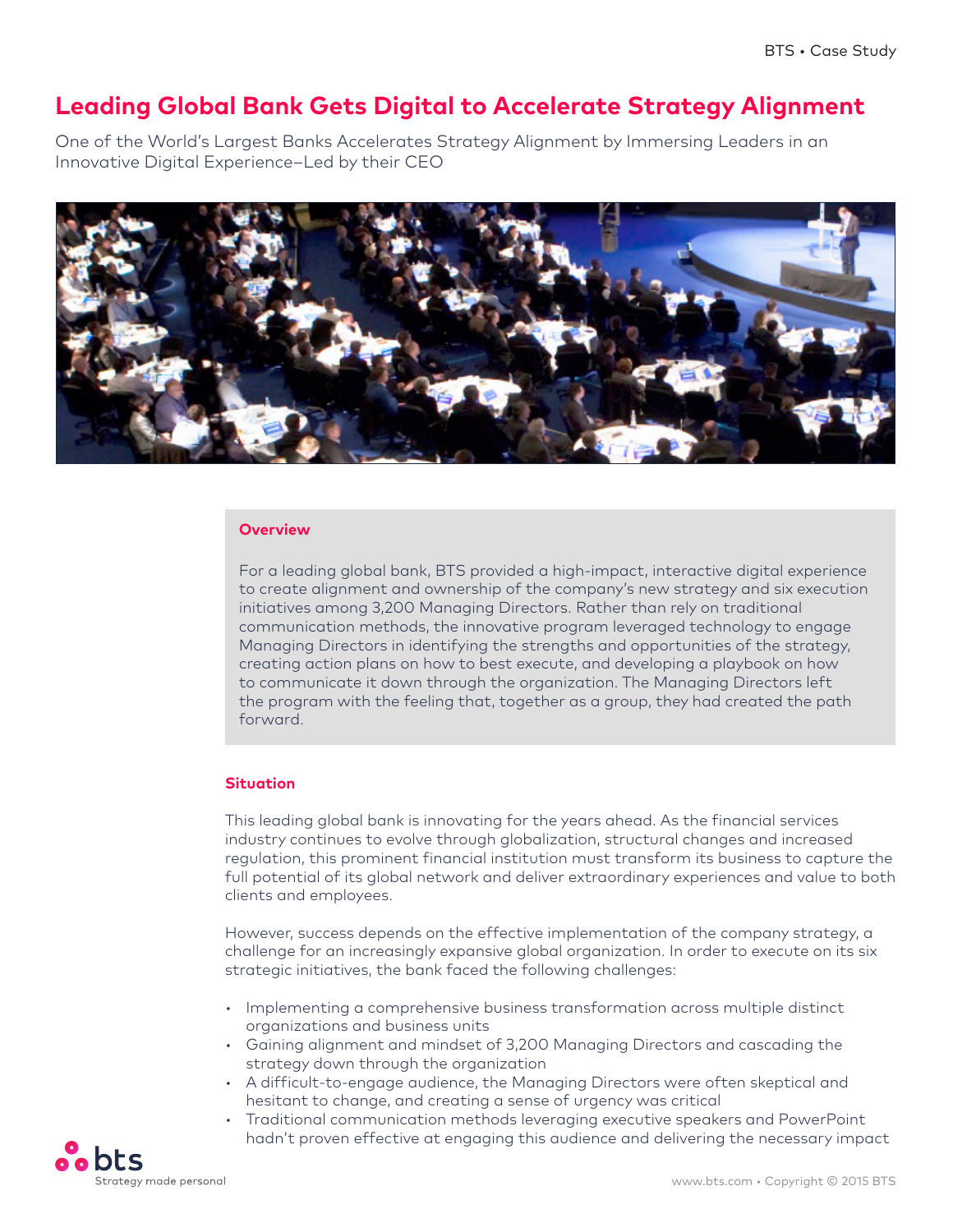The incredible use of technology in this program has changed the way we come to work and can communicate going forward. We have become more efficient in every sense of the word. It has become a catalyst to bring people together in a cost-effective way. A great springboard to execution– don't be afraid, embrace change, use technology, be collaborative and look to the future.

– CEO, Global Bank

### **Engagement**

To enable success, the bank partnered with **BTS**, a leading strategy implementation firm, to develop a high-impact program to engage its Managing Directors and align them to the company strategy. BTS consultants worked closely with the company's CEO, CLO and Head of Productivity to craft an interactive experience designed to:

- Engage, align and motivate Managing Directors around the company strategy and six execution imperatives
- Build and reinforce the importance of a culture of ethics
- Facilitate a common understanding of the company's current state, the desired future state, and provide clarity around the way forward
- Ensure leaders have a deep belief in and ownership of the company strategy, and a sense of urgency to accelerate its execution
- Drive awareness of leaders' individual roles in leading the strategy to success

To maximize engagement, it was essential that the program be led by the bank's CEO and its key senior executives.

# **Solution: Strategy Execution Goes Digital**

Working in true partnership with the bank, BTS designed a strategy alignment and execution program that effectively engaged 3,200 Managing Directors, organized in groups of 1,000 at three separate off-site events. Rather than rely on traditional presentation methods, BTS developed a high-impact, interactive digital solution that enabled the bank's senior executives to facilitate a series of activities designed to deliver content, allow hands-on participation, facilitate sharing, and capture feedback. Over the course of the two-day program, the bank's CEO and key senior executives led the audience through sessions on the current state, the new strategy, the six key execution initiatives, and the leaders' role in achieving success.

The positive momentum is expected to continue. The strong results of the initial strategy execution initiative have inspired further application. By 2013, 300 senior leaders, 150 branch members and the IT organization will have participated in the programs.

## **Program Highlights**

- At each event, 1,000 Managing Directors–sitting in teams of six to nine with three iPads® per table–were given the opportunity to step outside of their traditional roles, collaborate in new ways, and explore the company strategy in a risk-free environment.
- C-suite executives facilitated an ethics discussion and case study where teams faced ethical challenges and brainstormed potential responses, which they entered into their iPads. Responses were viewable by the entire room, and facilitators were able to engage teams in discussion around them.
- A crowdsourcing exercise on strategic opportunities and barriers, in which teams used iPads to craft and enter opportunity statements on how the company strategy will benefit investors, clients and employees. More than 500 captured statements were pushed back out to the teams and rated. Then, teams brainstormed and entered real and perceived barriers to successful strategy execution, which became content for an executive-led panel discussion that followed.

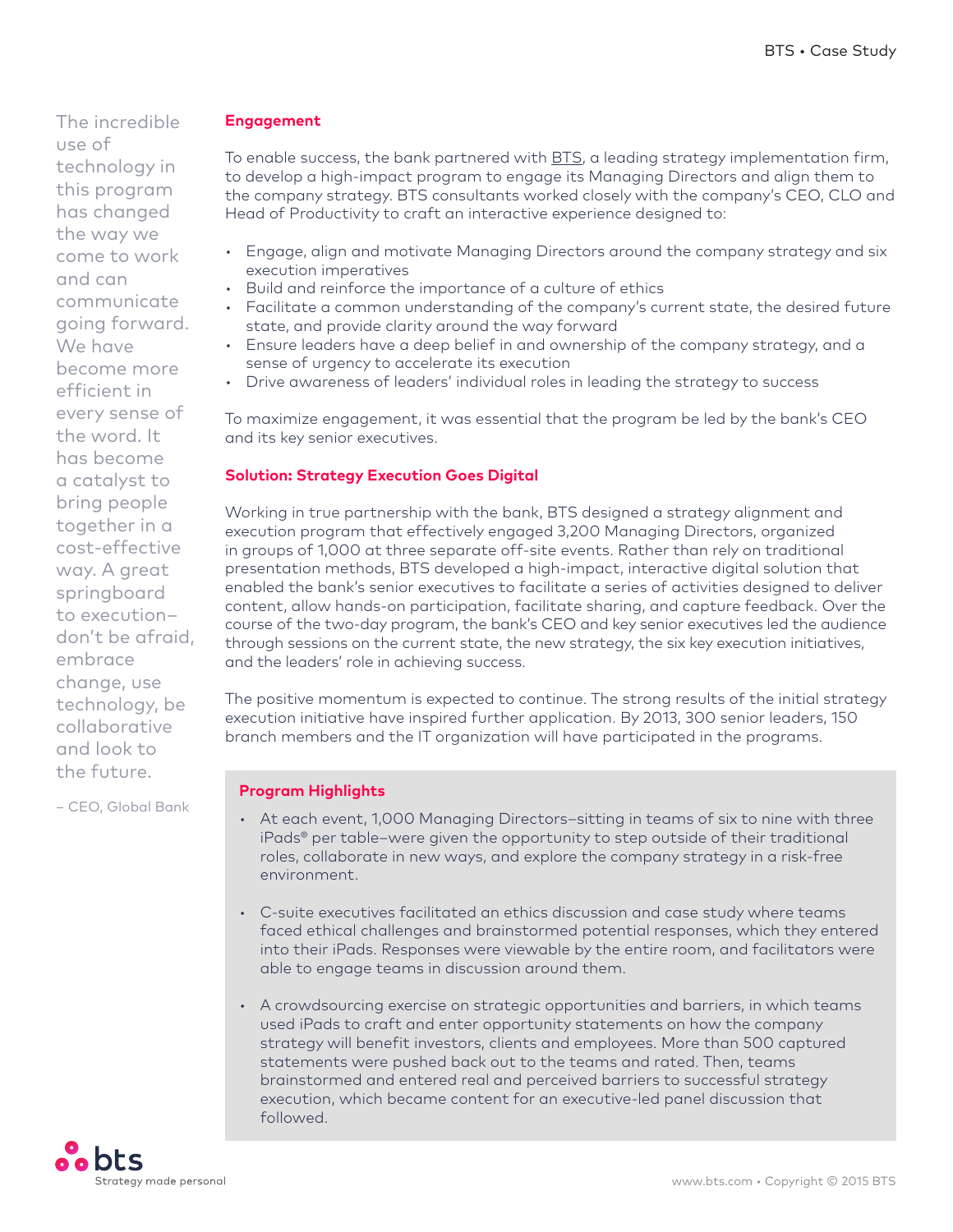- An iPad-based competitive business simulation, where each team ran a global bank and was challenged to make difficult choices and understand the trade-offs. The simulation immersed leaders in the company's strategy, provided a forum for them to practice executing the real strategic initiatives, and allowed them to see the business impact of their decisions and actions.
- An "operationalizing the strategy" crowdsourcing exercise, where teams came up with actions that the Managing Directors could do themselves, resulting in the submission of nearly 400 quality actions in 10 minutes. The collective actions were pushed back out to the whole group to be rated on their impact, ease of implementation and originality. Teams could see what their colleagues were submitting, and felt as though they were part of a collective approach to executing the strategy. Senior executives viewed the actions filtering to the top in real-time, and engaged teams in discussion around them.
- A "communicating the strategy" crowdsourcing exercise, where Managing Directors used video to explore how to communicate the strategy down through their organizations. Teams were tasked to script and create a 30- to 90-second video showing how they would articulate the strategy to their direct reports. Teams crafted and practiced messaging that would convey the strengths of the strategy and why their direct reports should buy into it. Through the experience, the Managing Directors developed the mindset necessary to cascade the initiative. The videos were then sent out to the broader group to be rated.
- The CEO closed the program by sharing the top three videos and articulated how each video connected to the strategy. The audience then voted on the winning video. The collaborative exercises resulted in the creation and distribution of value statements, action items and inspirational videos with best practices on how to effectively communicate the strategy and ensure its success.

### **True Experience, Real Results**

For this global bank, high expectations were exceeded. Bringing as many as 1,000 people together in one session was unprecedented. There was skepticism around the ability to create the level of intimacy and connection necessary to effectively engage such a large audience on the topics critical to the successful execution of the company strategy. According to the CEO, the success of the off-site events and the digital solution that BTS provided has changed the way the bank can communicate its initiatives to the organization going forward.

The 36-hour digital-enabled event resulted in a strategy execution playbook for the Managing Directors, leveraging the best practices from:

- More than 500 statements around the value of getting the strategy right
- More than 400 high-quality actions to accelerate execution
- Hundreds of model videos on how to communicate the strategy, of which the top videos will be shared with the rest of the organization

Going forward, the Managing Directors' wholehearted comprehension of the strategy and strong alignment will accelerate execution and enable the company's future success in maximizing the potential of its global network.